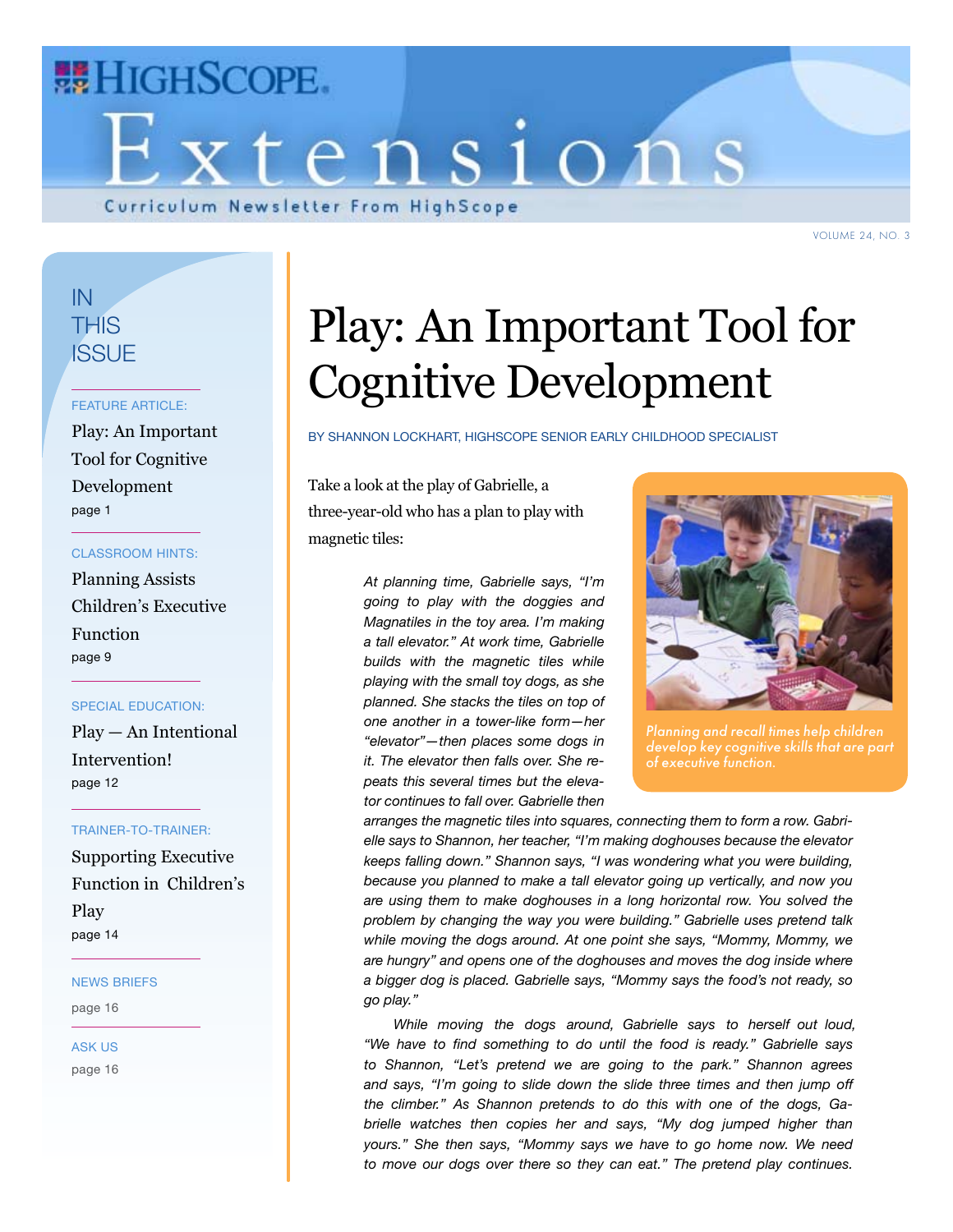#### Play: An Important Tool for Cognitive Development, continued



Pretend play is particularly conduor children's internal language about what they are doing and what they will do next.

#### PUBLISHER CREDITS

HighScope Extensions is a practical resource for early childhood teachers, trainers, administrators, and child care providers. It contains useful information on the HighScope Curriculum and on HighScope's training network.

Jennifer Burd Marcella Weiner Joanne Tangorra **Editors** 

Katie Bruckner Publications Assistant

Nancy Brickman Director of Publications

Kacey Beach Marketing Specialist

Sherry Barker Membership Manager

Kathleen Woodard Director of Marketing and Communication

Produced by HighScope Press, a division of HighScope Educational Research Foundation

ISSN 2155-3548

©2010 HighScope Foundation The HighScope Foundation is an independent, nonprofit organization founded by David Weikart in Ypsilanti, MI in 1970.

*At recall time, Gabrielle is using a scarf to hide some objects she played with. When it is her turn to recall, she gives clues about what is under the scarf. She shows the group a couple of magnetic tiles and dogs. Shannon asks her what she did with these materials during work time. Gabrielle talks about the problem with the falling "elevator" and then recounts the story about the doggies.* 

Early childhood educators often make the point that "children learn through play." But what does this statement really mean? In the scenario described above, what exactly is Gabriella learning as she plays? She is planning what she is going to do, carrying out her plan, and then recalling what she did (in the HighScope Curriculum, this is known as the plan-do-review process). But did we realize that she is developing key cognitive functions such as working memory, self-regulation (e.g., being aware of and controlling her feelings and actions), internal language or "self-talk," and the ability to organize, focus, plan, strategize, prioritize, initiate, and perform other skills that determine later success in school? Indeed she is, and these cognitive skills are all part of what we call executive function — the cognitive abilities that control and regulate other behavior. Play helps young children develop these abilities. Unfortunately, due to the demands for accountability in public schools and pressure to accelerate young children's academic learning, time for play is either being eliminated or limited, and play is much less often child-initiated or free from constraints.

In this article, we will review the legitimacy and validity of child-initiated play in young children's lives, and we will address the basics of executive function so that we can become more intentional in our planning of, and support for, children's play.

#### **The Importance of Play**

Stuart Brown, Founder of the National Institute for Play, has said that "play is anything that spontaneously is done for its own sake…*appears* purposeless, produces pleasure and joy, leads one to the next stage of mastery" (as cited in Tippett, July 2008; italics added). Edward Miller and Joan Almon describe play as "activities that are freely chosen and directed by children and arise from intrinsic motivation" (2009, p. 15). Jeannine Ouellette refers to play as "activity that is unencumbered by adult direction, and does not depend on manufactured items or rules imposed by someone other than the kids themselves" (Ouellette, 2007, para. 13). When children play, they are actively engaged in activities they have freely chosen; that is, they are self-directed and motivated from within.

Kenneth Ginsburg, stating the position of the American Academy of Pediatrics, says that "play is essential to development because it contributes to the cognitive, physical, social, and emotional well-being of children and youth" (Ginsburg, January 2007, p. 182). Play is so important to children's development that the United Nations High Commission for Human Rights (1989) recognizes it as a basic right of every child.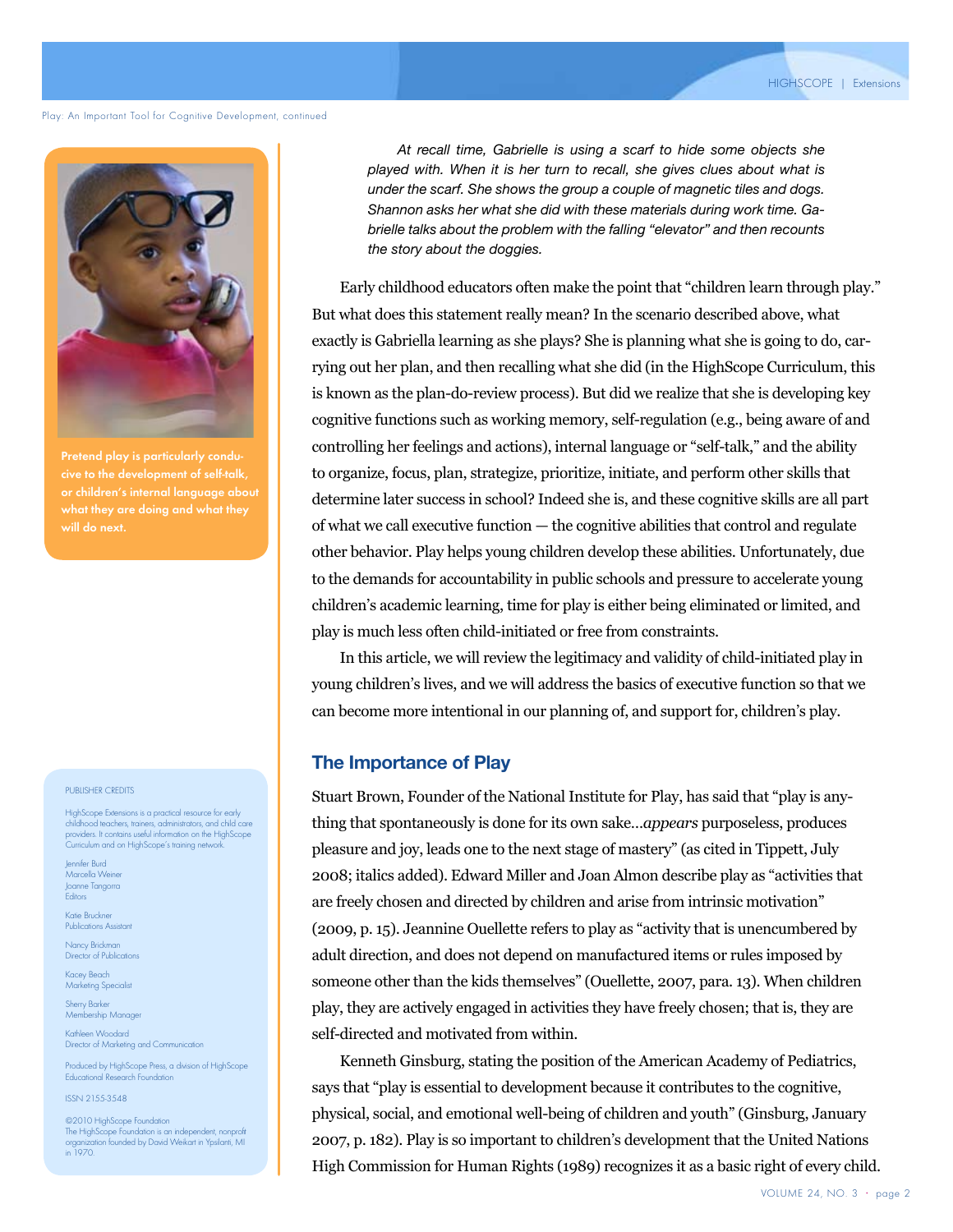Play: An Important Tool for Cognitive Development, continued

#### **What Is Executive Function?**

Executive function (EF) is a term used to describe a set of mental processes that are central to helping us organize and order our actions and behaviors (Packer, 2009). It refers to the cognitive abilities that control and regulate other behaviors, and therefore enable goal-directed behavior. These include the ability to initiate and stop actions, assess and change behavior when needed, anticipate outcomes, and plan future behavior (Zelazo, Muller, Frye, & Marcovitch, 2003). Executive function thus involves both concrete behaviors and the ability to form abstract concepts. We use executive function when we perform such activities as planning, organizing, strategizing, delaying impulses, and paying attention to and remembering details. Children with high levels of self-regulation and executive functioning do better in school, both in academic areas such as literacy and mathematics, and also in social adjustment (Bodrova & Leong, 2007). "Poor executive function is associated with high dropout rates, drug use, and crime…[whereas] good executive function is a better predictor of success in school than a child's IQ" (Spiegel, 2008). These cognitive functions are beginning to be developed long before children enter formal schooling. In fact, the years between three and five are especially important in the development of executive function because of changes in brain development during this period, particularly in the frontal cortex, which is responsible for regulating and expressing emotion (Shore, 2003). Engagement in play is thus a major contributor to physical and mental development.

The many books and articles written on the subject list a wide range of cognitive, emotional, interpersonal, and creative benefits (refer to the sidebar on p. 4 for some highlights).

Many experts agree that play provides the foundation for learning and later academic success. For example, research demonstrates the importance of child-initiated play (as opposed to play defined and directed by adults) in the development of language and literacy skills. When children determine the direction and content of their own play, they have many opportunities to hear and practice language. This type of language-rich play directly influences future development of higher mental functions (Bodrova & Leong, 2007). When children are allowed to initiate their own play, they are then able to express those choices in words and to interact and converse freely with other children and adults. The International

Association for the Evaluation of Educational Achievement (IEA) Preprimary Project, a crossnational longitudinal study, found that children's language performance at age seven was significantly higher when teachers had allowed children to choose their own activities at age four (Montie, Xiang, & Schweinhart, 2007).

Developmental psychologists identify four types of child-initiated play: *exploratory play*  (discovering the properties of materials and tools, not to make something, but for the pleasure of doing it); c*onstructive play* (making things); *dramatic play* (acting out "make believe" or pretend situations and assuming various roles); and for older children, *games with rules.* 

Gabrielle was engaging in the first three types of play, but especially in dramatic (make-believe)

By stocking the classroom with interesting materials that children can manipulate in various ways, teachers help children build organization and planning skills and develop their working memory.

play. When children spend time in make-believe play, they use self-directed talk and develop other features of the critical cognitive skills of executive function (Spiegel, 2008). We will look at how child-initiated play in general, and make-believe play in particular, help to develop executive function.

#### **Components of Executive Function**

Although researchers have not completely agreed on the elements of executive function, Chris Dendy (2008) outlines five general components based on Russell Barkley and Tom Brown's work on attention deficit disorders. These components are presented below, with the plan-do-review sequence described in Gabrielle's play at the beginning of this article serving to illustrate the connection between play and executive function.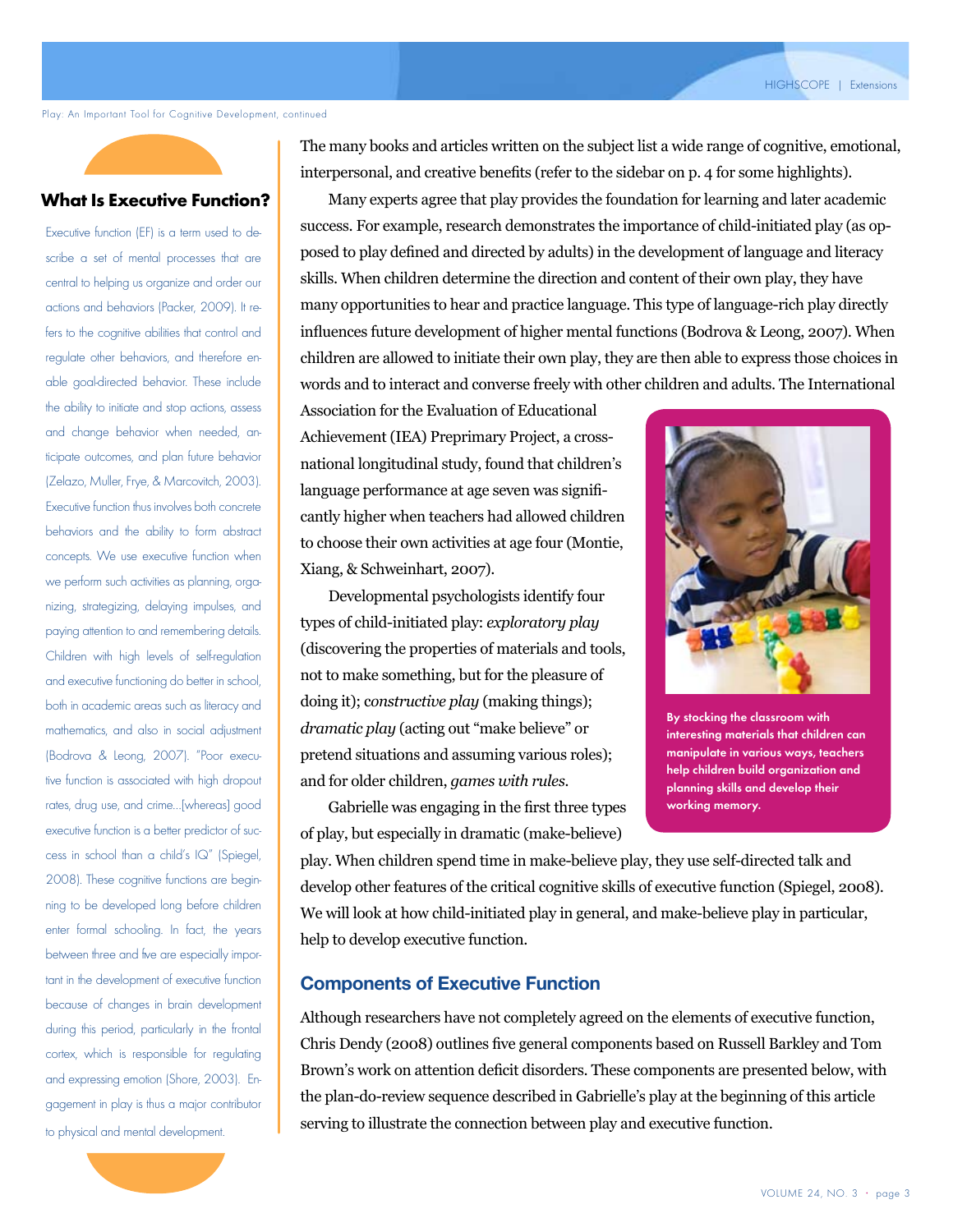#### **The Importance of Play**

In its position statement on developmentally appropriate practice, the National Association for the Education of Young Children (NAEYC) states, "Research shows that childguided, teacher-supported play benefits children in many ways. When children play, they engage in many important tasks, such as developing and practicing newly acquired skills, using language, taking turns, making friends, and regulating emotions and behavior according to the demands of the situation. This is why play needs to be a significant part of the young child's day" (Copple & Bredekamp, 2009, p. 328).

#### **Working Memory and Recall**

The first component of executive function is working memory and recall, which is the ability to hold facts in one's mind as well as being able to access them from one's long-term memory at any point in time (Dendy, 2008). In the HighScope preschool daily routine, planning and recall times are opportunities for children to tap into their working memory and articulate their ideas, choices, and decisions about what they want to do (planning time), and remember and reflect on their work-time actions and experiences (recall time). Planning builds children's self-confidence and self-control while leading to more concentrated, complex play. Recall time exercises children's capacities to form and talk about mental images, helps them build their memory skills, and expands their awareness of time outside the present. As presented in the diagram below, Gabrielle is exhibiting these functions during her planning and recall.



#### **Components of Executive Function in Gabrielle's Play**

#### **Activation, Arousal, and Effort**

The second component includes *activation* (getting started), *arousal* (paying attention), and *effort* (finishing work). On a larger scale, this would apply to the whole plan-do-review process. However, work time is the part of the day when children use these functions the most because children are following through with their plans by getting the appropriate materials, carrying through with their intentions while adapting to and solving any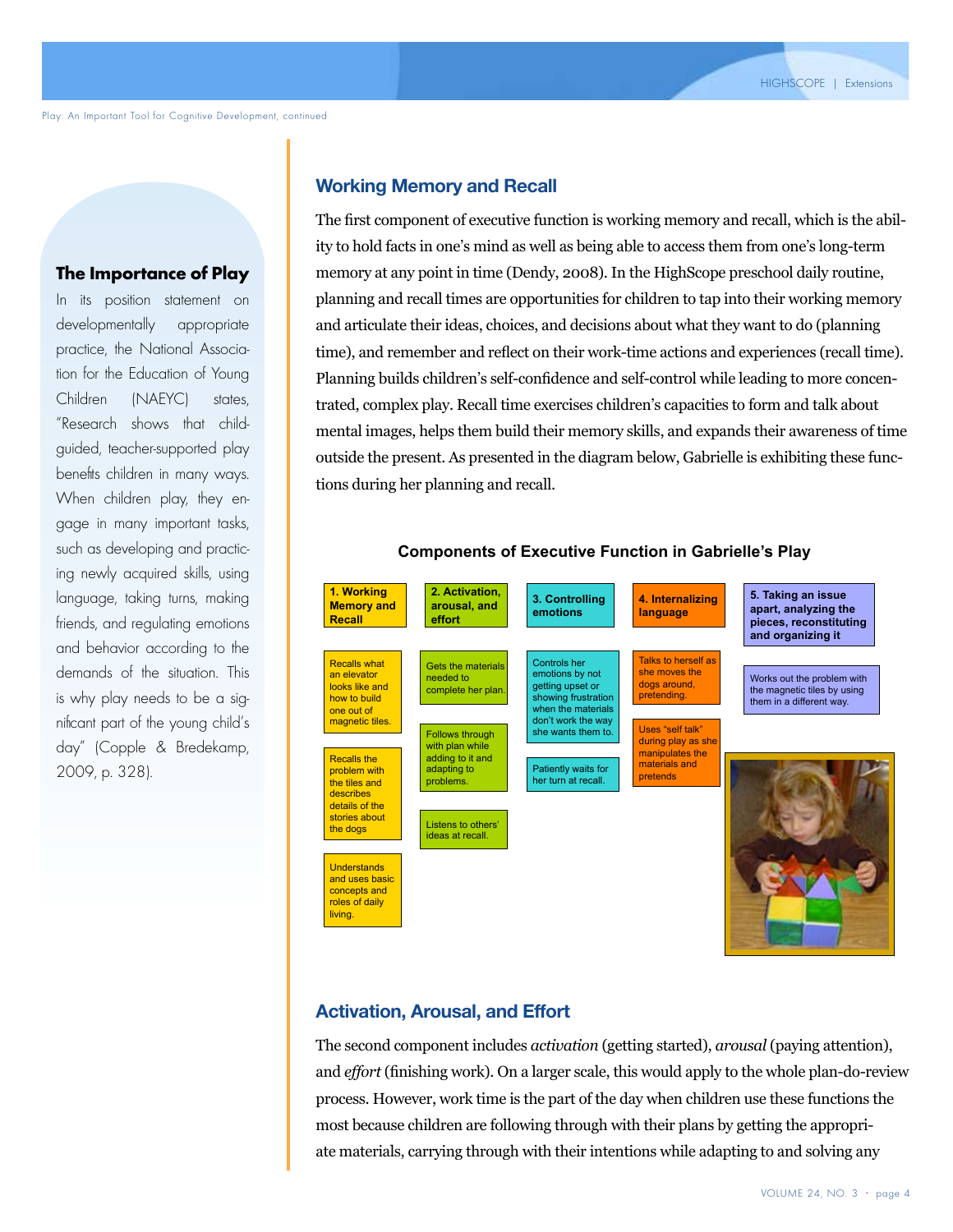#### **Child-Driven Play**

When children pursue play under their own impulse and initiative, they

- Practice decision-making skills
- Discover their own interests
- Engage fully in what they want to pursue
- Develop creative problemsolving skills
- Practice skills in resolving conflicts
- Develop self-regulation
- Develop trust, empathy, and social skills
- Develop language and communication skills
- Use their creativity and imagination
- Develop skills for critical thinking and leadership
- Analyze and reflect on their experiences
- Reduce stress in their everyday lives

problems that arise, and then completing the task. During work time, these functions are used over and over again as children make new plans and follow through with them. As presented in the diagram on p. 4, Gabrielle sticks with her plan throughout work time, is highly engaged with pretend play, and solves problems and carries through with her intentions until cleanup time. It is important to recognize that it takes purposeful play for these cognitive functions to fully develop. Because their play is self-directed — and therefore meaningful and purposeful to them — children are highly motivated to maintain their engagement. Children who aimlessly wander around during free play are not exhibiting the highest levels of complex play and strategizing needed to use and develop these higher-level thinking skills. Likewise, when children's play activities are directed by adults, initiation (activation) is taken out of their hands, interest (arousal) is diminished, and actions (effort) may be aimed at pleasing others rather than thinking about and learning from their own experiences.

#### **Controlling Emotions**

The third component of executive function is *controlling emotions*, that is, the ability to tolerate frustration and to think before acting or speaking. This is part of self-regulation. Children with developed self-regulation are more able to control their emotions and behaviors, resist impulses, and exert self-discipline (Bodrova & Leong, 2007). Children who participate in a consistent, reliable problem-solving approach (e.g., HighScope's six steps to resolving conflicts; Evans, 2002) learn to express strong emotions in nonhurtful ways; appreciate their own views as well as the views of others; listen and discuss the details of problems; recognize that when there is a problem, there are lots of possibilities for solutions; and deliberate, negotiate, and collaborate with others while staying calm when confronted with a conflict or a problem. When the magnetic tiles continued to fall down, Gabrielle could have had an emotional "melt down" or shown strong frustration by kicking at the tiles and walking away. However, due to her self-regulation skills, she stuck with the task and solved the problem by building with the tiles another way. There is evidence that some children who spend a significant amount of time using video games and watching violent media programming imitate what they see, thinking these are acceptable behaviors, and do not know how to self-regulate when frustrated. These children may get angry, even at the game itself (Anderson & Bushman, 2001).

#### **Internalizing Language**

The fourth component is *internalizing language* — using "self talk" — to control one's behavior and direct future actions. As adults, we internally talk to ourselves throughout the day (e.g., to master problems, control emotions, and plan) — we just remind ourselves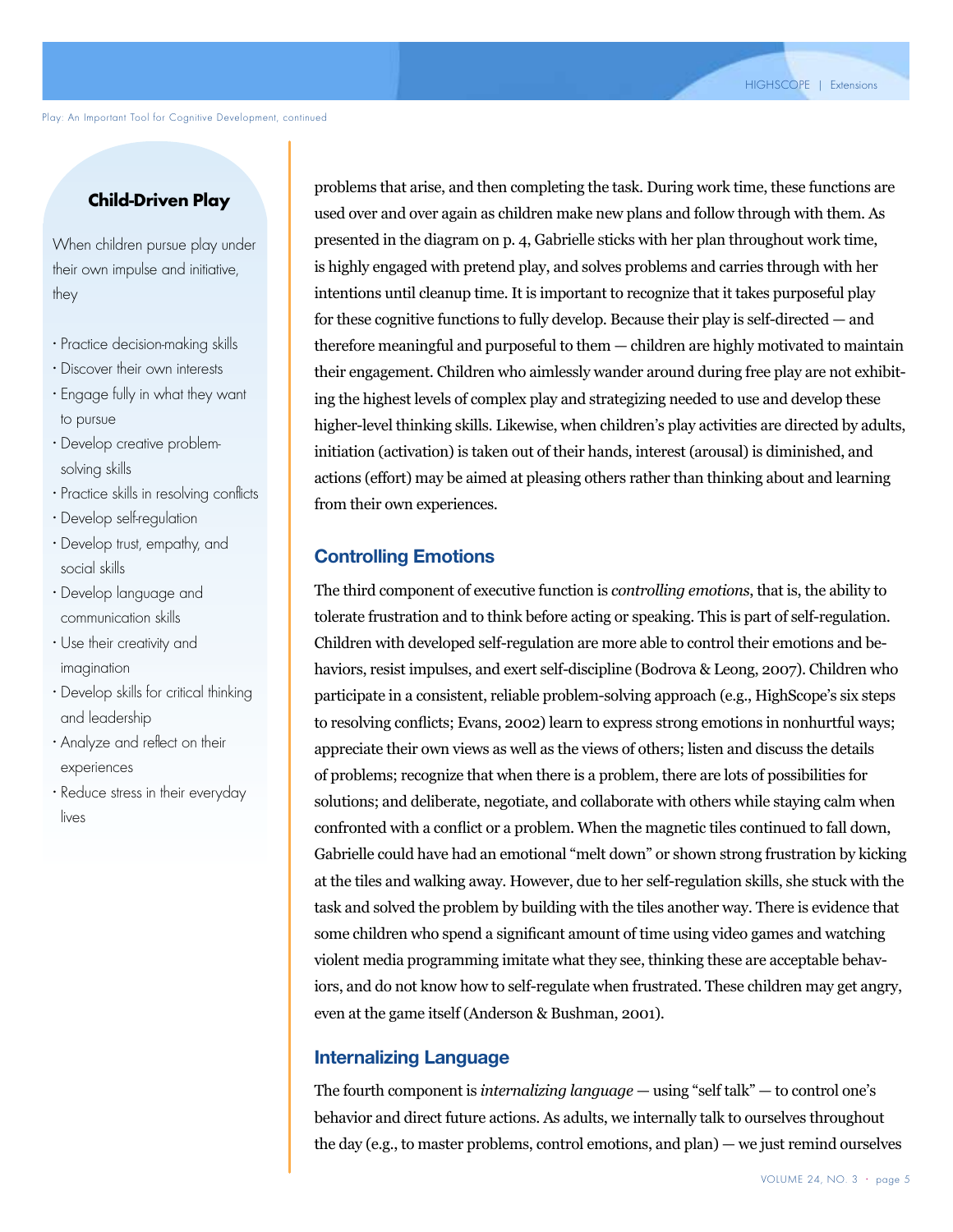#### **Where Has Play Gone?**

Many of us remember when we could go outside and play until the street lights came on or, in more inclement weather, when we played make-believe games with a friend in our bedroom or build things out of items we found lying around the house. Sadly, a daily time for children to freely choose what they want to do, whether indoors or outdoors, is in jeopardy. More and more, outdoor play is perceived as being too dangerous for children, so children are cooped up in their homes (Metrocom International, 2007). Both at home and at school, children are bombarded by television, DVD and computer games, violent toys that inhibit imaginative play, extracurricular activities, and academic pressure. Needless to say, little time is being allocated to creative play.

Among the greatest threats to children's creative play are television, video and DVD games, and computers. When children are mindlessly watching a screen, they are not engaging all of their senses. According to the Alliance for Childhood, children spend four-and-a-half hours per day involved in these activities (July 2009). Following a study connecting television watching with attention problems, the American Academy of Pediatrics (AAP; 2001) has recommended that young children — especially those under three who are in the formative years of brain development — have no exposure to television, as a preventative measure against attention problems and subsequent risk of attention deficit-hyperactivity disorder (ADHD) (Christakis, Zimmerman, DiGiuseppe, & McCarty, 2004). Yet studies cited by AAP and the White House Task Force on Childhood Obesity (2010) show 43% of children under age two watch television daily, and 90% of children aged 4 to 6 use screen media an average of two hours per day.

A position statement by the National Association for the Education of Young Children (NAEYC), asserts that "research demonstrates that watching violent programs is related to less imaginative play and more imitative play in which the child simply mimics the aggressive acts observed on television" (The National Institute of Mental Health, 1982, as cited in NAEYC, 1994, p. 2). Furthermore, the majority of toys that children play with tend to be violent and expensive toys based on media programs and which encourage children to reenact the aggressive behaviors they see on television, in commercials, or in movies. As children spend more time with media and items that promote violence, the less time they are engaged in activities that help them process violence. "Thus, as the need to work through violence increases, children's ability to work it through can be seriously impaired" (Levin, 2007, p. 3).

Another major threat to play is pressure to introduce academics. In Crisis in The Kindergarten (Miller & Almon, 2009), the authors argue that children are spending the majority of their day in literacy and math instruction and in standardized testing and test preparation, leaving less than 30 minutes (and sometimes no time at all) in play or choice time. The same restrictions and pressures are being placed on preschoolers. Research shows that the knowledge gained through this type of "cramming" and early pressure to learn ABCs and 123s fades by fourth grade (Miller & Almon, 2009).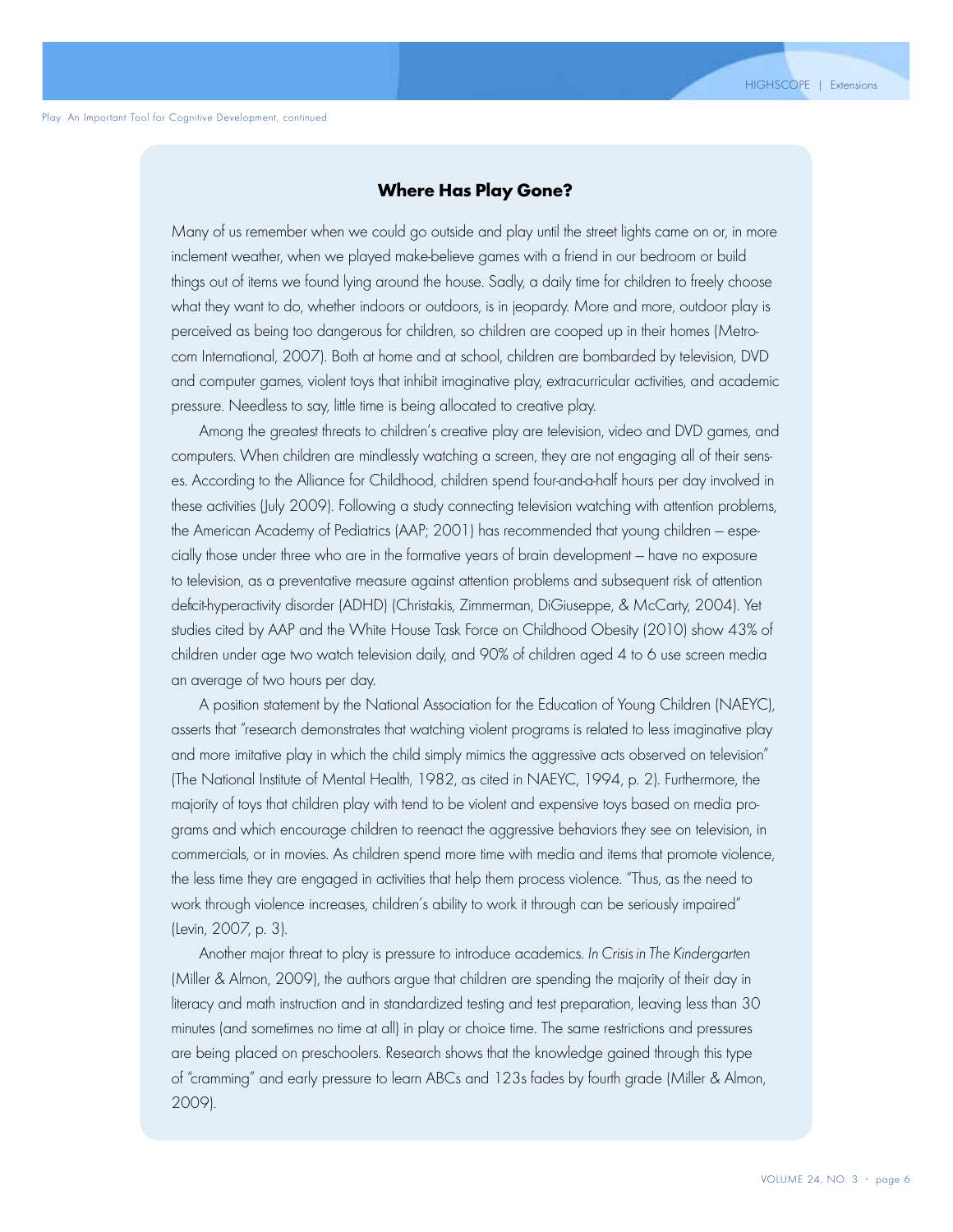

When adults are intentional in their interactions with children, validating their emotions and helping them find solutions to problems, children are better able to manage their own feelings and behaviors.

not to talk back! With young children, private speech is key to these functions because it helps the children direct their own actions; for example, what to do with their hands, bodies, and voices, which in turn is part of developing self-regulation. Make-believe play in particular is most helpful for the development of private speech. Alix Spiegel quotes Laura Berk: "This type of self-regulating language…has been shown in many studies to be predictive of executive function" (Berk as cited in Spiegel, 2008). Returning to the opening scenario, as Gabrielle plays with the dogs, she uses private speech (internal dialogue) as she directs the pretend play. Children who spend the majority of their time in teacherdirected activities or watching television or computer screens — that is, listening to others talk — miss out on opportunities to develop self-regulation through internal dialogue and thought.

#### **Complex Problem Solving**

The fifth component of executive function is *complex problem solving* — taking an issue apart, analyzing the pieces, and reconstituting and reorganizing it into new ideas. During work time and small-group time, children are faced with many challenging problems as part of carrying out their plans and completing tasks. Part of problem solving with young children is helping them recognize that there is a problem and then involving them in the process of finding a solution. When children are engaged and adults avoid jumping in and solving problems for them, the children learn to rely on their own ideas and decisionmaking skills and to see themselves as confident problem solvers. For Gabrielle, through many experiences with magnetic tiles and solving problems, she needed no assistance in solving the problem and coming up with a new idea to continue her plans. Children who lack the experiences in play, and who spend most of their time in adult-organized activities, lack the creativity that it takes to solve problems mentally.

• • •

In summary, we as educators are entrusted with the responsibility of fully engaging children's minds and bodies in the way they learn best. By understanding the importance of play, how it helps to develop key cognitive functions, and what these functions are, we can become more effective in protecting purposeful play and more intentional in our interactions with children during their play. In this issue's "Classroom Hints" article, we will discuss strategies that assist in the development of execution function in young children. However, most important, we must remember that play is simply about having fun!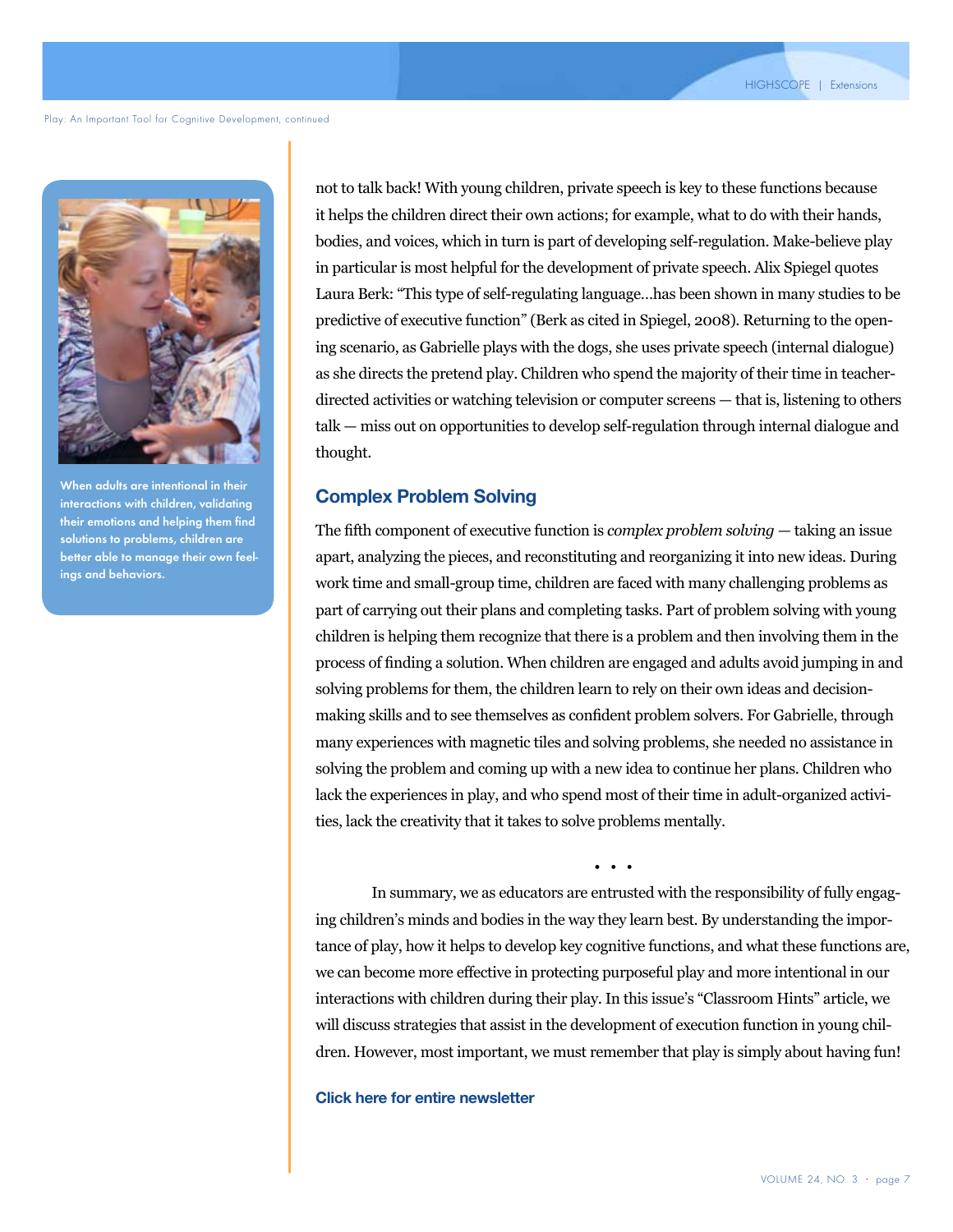#### **References**

- Alliance for Childhood. (n.d.). *Time for play, every day: It's fun and fundamental.* Retrieved July 23, 2009 from<http://www.allianceforchildhood.org/sites/allianceforchildhood.org/files/file/pdf/projects/play/> pdf\_files/play\_fact\_sheet.pdf
- American Academy of Pediatrics Committee on Public Education. (2001). *Children, adolescents, and television*. Retrieved May 13, 2010, from: http://aappolicy.aappublications.org/cgi/reprint/ pediatrics;107/2/423.pdf.
- Anderson, C. A., & Bushman, B. J. (2001, September). Effects of violent video games on aggressive behaviour, aggressive cognition, aggressive affect, physiological arousal, and prosocial behaviour: A meta-analytic review of the scientific literature. *Psychological Science*, 12(5), 353–359.
- Bodrova, E., & Leong, D. J. (2007). *Tools of the mind: The Vygotskian approach to early childhood education.* Columbus, Ohio: Pearson.
- Christakis, D. A., Zimmerman, F. J., DiGiuseppe, D. L., & McCarty, C. A. (April 2004). Early television exposure and subsequent attentional problems in children. *American Academy of Pediatrics*, 113(4), 708–713.
- Copple, C., & Bredekamp, S. (Eds.). (2009). *Developmentally appropriate practice in early childhood programs: Serving children from birth through age 8*. Washington, DC: National Association for the Education of Young Children.
- Dendy, C. A. (February 2002). *Executive Function…"What is this anyway?"* Retrieved February 29, 2008, from<http://www.chrisdendy.com/executive.htm>
- Evans, B. (2002). *You can't come to my birthday party! Conflict resolution with young children.* Ypsilanti, MI: HighScope Press.
- Ginsburg, K. R. (January, 2007). The importance of play in promoting healthy child development and maintaining strong parent-child bonds. *American Academy of Pediatrics*, 119(1), 182–191.
- Levin, D. (2007). Meeting children's needs in violent times. In R. New & M. Cochran (Eds.), *Early childhood education: An international encyclopedia*. Westport, CT: Greenwood Publishing Group.
- Metrocom International (Producer) for Michigan Television. (2007). Where do the children play? [DVD]. Ann Arbor: Regents of the University of Michigan.
- Miller, E., & Almon, J. (March 2009). *Crisis in the kindergarten: Why children need to play in school.* Retrieved March 27, 2009, from [www.allianceforchildhood.org](http://www.allianceforchildhood.org)
- Montie, J., Xiang, Z., & Schweinhart, L. (2007). *The role of preschool experience in children's development: Longitudinal findings from 10 Countries*. Ypsilanti, MI: HighScope Press.
- National Association for the Education of Young Children (July 1994). *Media violence in children's lives.*  Retrieved February 29, 2008, from<http://www.naeyc.org/positionstatements>
- Ouellette, J. (October 16, 2007). The death and life of American imagination. *The Rake: Magazine*. Retrieved July 28, 2009, from [http://www.secretsofthecity.com/magazine/reporting/features/death-an](http://www.secretsofthecity.com/magazine/reporting/features/death-and-life-american-imagination)dlife[-american-imagination](http://www.secretsofthecity.com/magazine/reporting/features/death-and-life-american-imagination)
- Packer, L. (December 9, 2004). *What are the executive functions?* Retrieved July 23, 2009, from http:// www.schoolbehavior.com/conditions\_edfoverview.htm
- Shore, R. (2003). *Rethinking the brain: New insights into early development, revised edition. New York:* Families and Work Institute.
- Spiegel, A. (February 29, 2008). Creative play makes for kids in control. Retrieved February 29, 2008, from http://www.npr.org/templates/story/story.php?storyId=76838388
- Tippet, K. (host and producer). (24 July, 2008). Play, spirit, and character. [interview]. *Speaking of faith*. [Radio broadcast]. St. Paul, Minnesota: American Public Media.
- United Nations High Commission for Human Rights. (20 November 1989). *Convention on the rights of the child* (resolution 44/25). New York: Author.
- White House Task Force on Childhood Obesity. (2010). *Solving the problem of childhood obesity within a generation: Report to the President*. Washington, DC: Author. Retrieved May 12, 2010, from http:// www.letsmove.gov/tfco\_fullreport\_may2010.pdf.
- Zelazo, P. D., Muller, U., Frye, D., & Marcovitch, S. (2003). The development of executive function. *Monographs of the Society for Research in Child Development*, Volume 68.



Shannon D. Lockhart, M.A., is a senior early childhood specialist with the HighScope Educational Research international researcher; curriculum developer for infants, toddlers, and preschoolers; trainer; teacher; and educational consultant in the United States and abroad.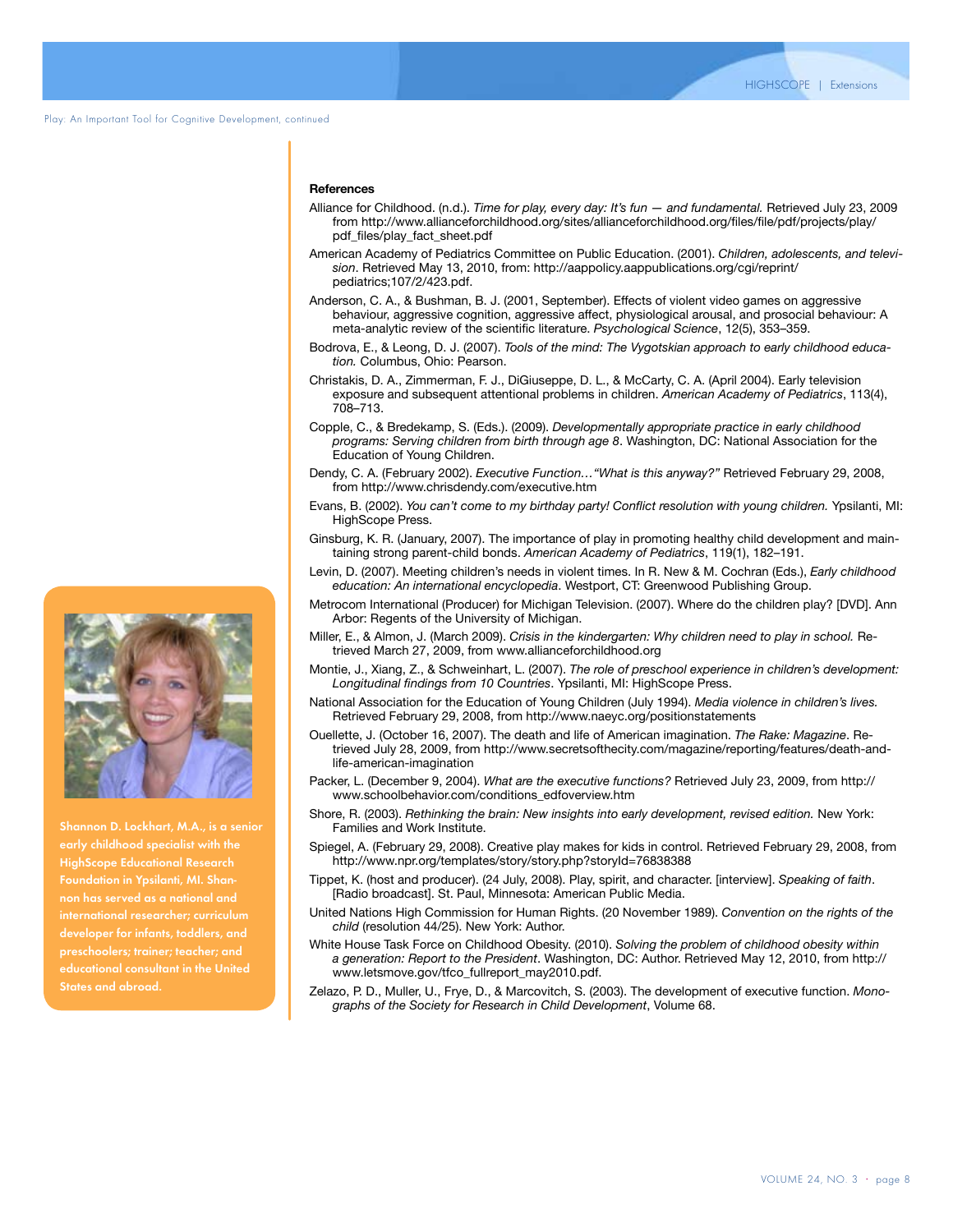### classroom hints

## <span id="page-8-0"></span>Planning Assists Children's Executive Function

By Shannon Lockhart

*Yesterday, a number of children had difficulty staying engaged in large-group time. The teachers decided that it was not active enough and took too long. Today, the teachers decide to use the "freeze song" to help children understand where their bodies are in space and to give them opportunities to connect the words they use to the actions they perform to the music. As the music plays, the teachers imitate children's actions. At certain points, the music stops, or "freezes." At one point when the music stops, a teacher says, "Jamie, how should we make our bodies freeze?" Jamie says, "Touch your back." The teacher says, "Everyone stop your bodies and touch your back." Then the music starts again and children and teachers freely move their bodies. From this activity, children begin to learn how to control their bodies and actions, which in turn helps them to regulate their thoughts and feelings. At first, children will still move their bodies to the "freeze" parts, but once they have had more experiences with this start-and-stop action, they will become successful.* 

The scenario above illustrates how adults can help children develop key cognitive skills (see "What Is Executive Function" in the feature article). Teachers who are knowledgeable about self-regulation and executive function are able to plan numerous activities that support children in learning how to put words to their actions and control their bodies. By setting up the classroom environment and the daily routine for active learning, and by planning intentional interactions with children, teachers help children to develop working memory, self-regulation, internal language, and organization, planning, and initiating skills, as well as other important cognitive abilities. Next, we will look at ideas and strategies for planning the learning environment, the daily routine, and intentional interactions to help develop children's executive function.



#### **Planning the Learning Environment**

**Stable learning areas.** By strategically arranging and organizing the classroom with stable learning areas (e.g., house, block, art, book, and toy areas) and by stocking these areas with appropriate open-ended materials (e.g., dishes, wooden blocks, paints), we begin to help children see an organization in their environment upon which they can rely. Children can then easily categorize and classify information about their room and use this information to plan and recall as well as carry out their intentions during work time. An organized learning environment also helps children who have trouble regulating their emotions, in that it provides consistency in their everyday lives.

**Visual Supports.** You can also create visual supports for children and place them in the classroom where children can easily see and use them. For example, you can make a pictorial daily routine chart; a sequence chart that shows a step-by-step process for a task such as washing hands; and social stories, which are simple drawings illustrating classroom problem-solving scenarios, such as what to do when one child accidentally knocks over another child's block tower. Timers (e.g., oven timers or homemade sand/salt timers in different sizes) help children gain a sense of time and are often useful in helping children resolve issues that arise during play, such as those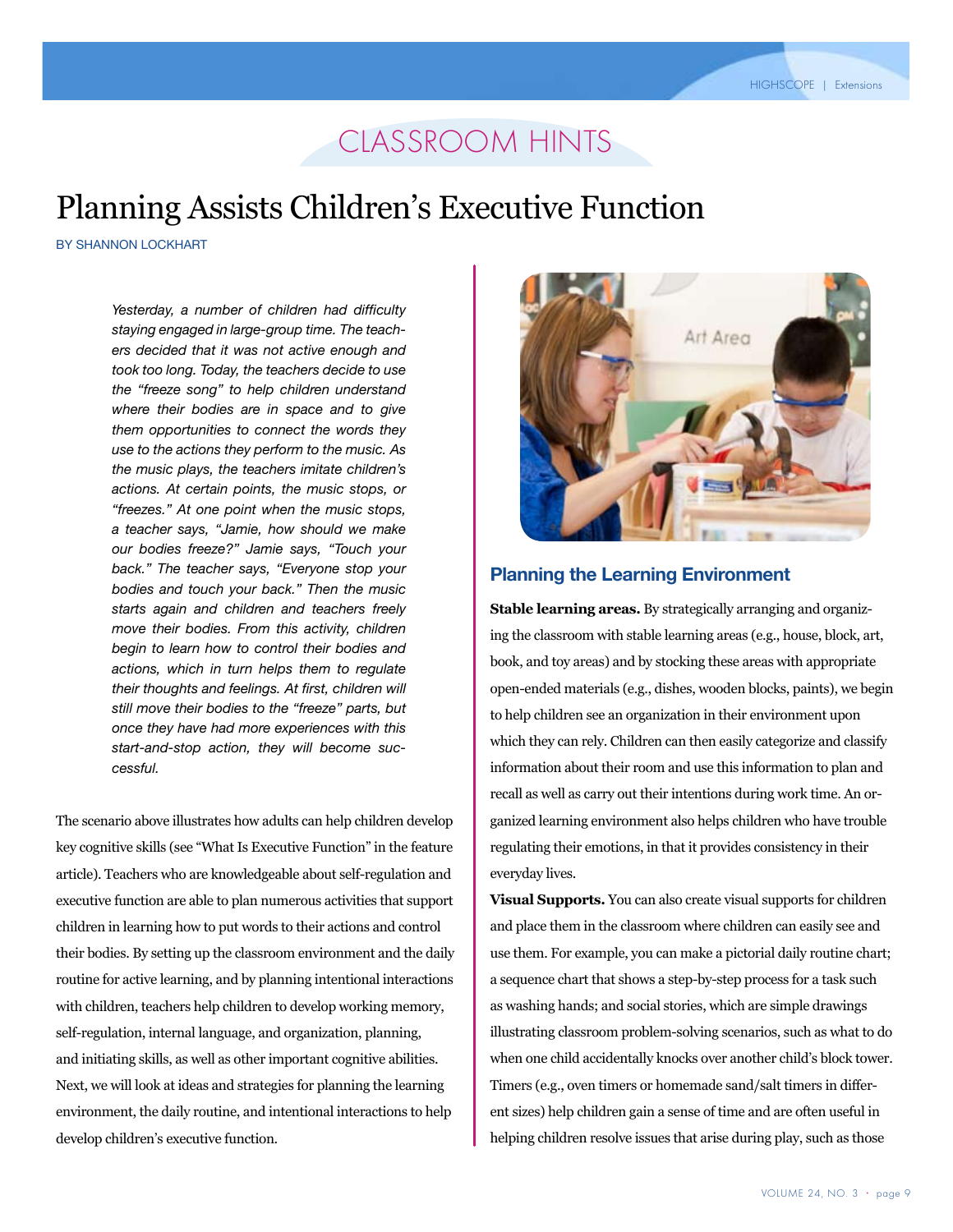dealing with sharing and turn-taking. You can also use sign language and make sign-language cards for children to view, and for children who are having difficulty knowing where to place their bodies during an activity, you can use visual markers such as carpet squares or hula hoops.

**Materials.** Provide a variety of materials that support executive function. For example, different types of small manipulatives (rocks, shells, and shapes; small replicas of people, animals, and cars) lead to children's pretend play and the development of self-talk. Natural, found, and recycled materials lend themselves to open-ended play, including complex play, such as when children pretend "restaurant" using sheets of paper for menus, yellow sponges and rocks for food, and dishes. Dramatic play props also contribute to cooperative play in which children negotiate roles, act out scenes, and problem-solve situations.

One rule of thumb is to provide some but not all the props for dramatic play scenarios, so that children tap into their imagination and creativity to seek various materials from the different classroom learning areas for making their own props.

Another suggestion that helps with self-regulation — as well as reducing the number of conflicts within the children's day  $-$  is to have multiples of popular toys and materials. To enlist the full range of children's perceptual and cognitive abilities, these materials should appeal to all of children's senses (e.g., things made of metal; objects having different textures; heavy objects such as small and large wooden blocks; and sand and water).

#### **Planning the Daily Routine**

**The overall routine.** By providing consistency and opportunities for active learning, the overall daily routine plays an important role in how children express their emotions; pay attention; and solve complex problems, both those having a social basis and those involving materials. Each part of the routine provides active learning opportunities and allows for child choice — even when tasks such as cleaning up have to be done.

It is also important to limit the number of transitions but to plan for the transitions that are needed. For example, warn children



when a transition is approaching. This develops their ability to anticipate events and plan accordingly. In addition, give children choices (control) about what to do during transitions. When possible, ask for and use children's ideas about what to do during transitions.

When changes take place within the routine, such as when a teacher is absent or a special guest is visiting, report these to children by using a message board with simple drawings or by playing guessing games. These strategies further give children a sense of control over their day and allow them to anticipate events.

The transition from home to school can set the whole tone of the day for a child and determine how much he or she will participate. Therefore, teachers need to help parent-child partners establish consistent morning rituals that children can trust in. Children, like adults, find it easier to regulate their emotions when they know what to expect and are reassured their needs will be met.

**Plan-do-review.** The plan-do-review sequence is an important process that assists in the development of working memory and recall as well as the other cognitive functions discussed in the lead article. However, there are a few other strategies you can use to support children's self-regulation and internal language: hide-and-seek games; games that require children to stop and think (e.g., a modified Simon Says game without winners and losers, or a freeze song with actions, as illustrated in the opening scenario); made-up stories for children to act out; and large-group times in which children have the opportunity to talk about what they are doing and to release energy by stomping, jumping, twisting, bending, and squatting.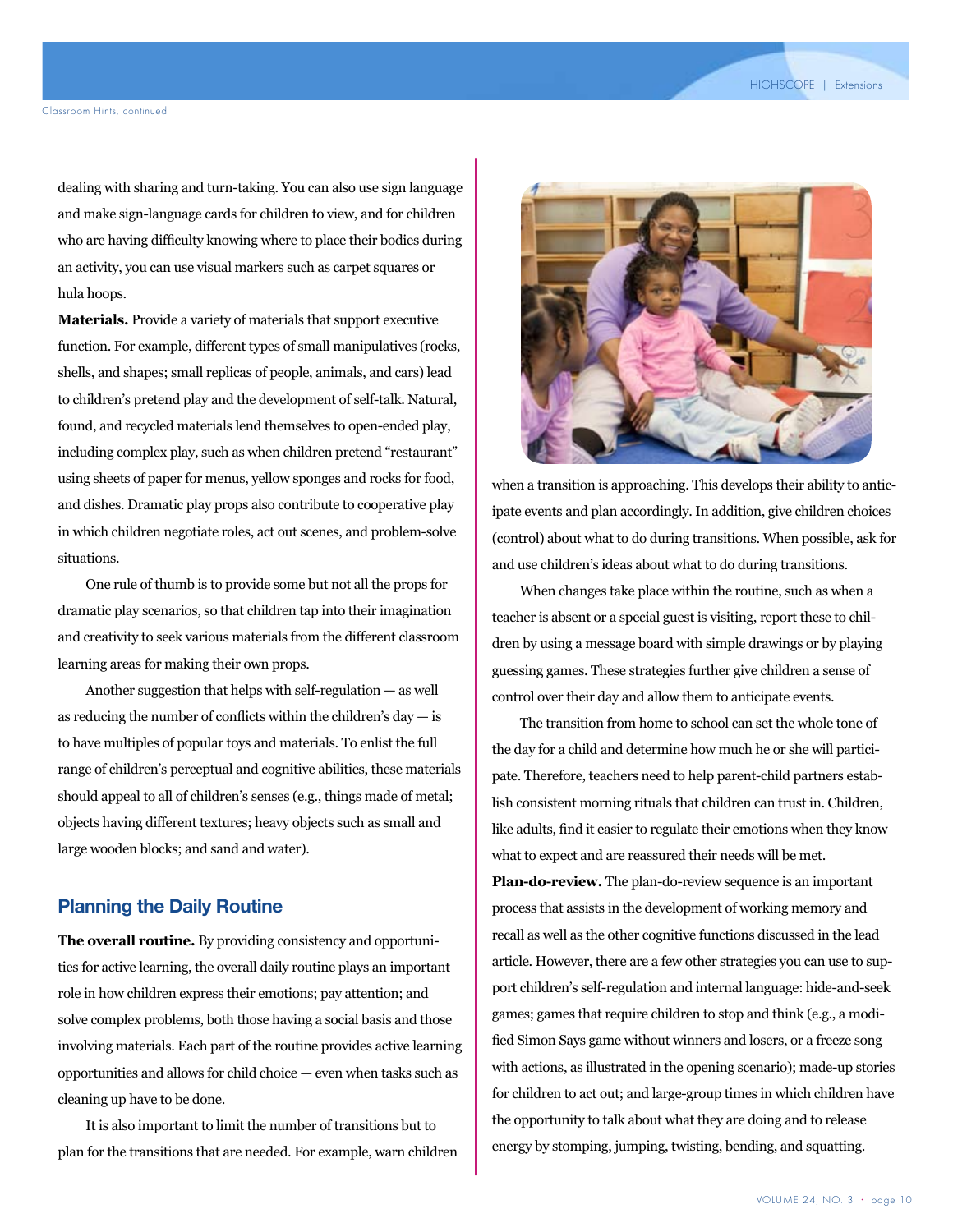Classroom Hints, continued

#### **Planning Intentional Interactions**

Intentionally plan for activities that support executive function and self-regulation throughout the daily routine. In this regard, it is especially important to allot enough time for child-driven play (45–60 minutes). During this time, which is called work time in the HighScope Curriculum, play as a partner with children and follow the children's leads. You can facilitate children's developing executive function abilities by taking on roles assigned to you by the children and modeling role playing without taking over the play. Model the kind of language used in self-talk, or private speech, by telling children what you are doing (e.g., "I'm going to wash off the table first and then sit down in my seat for recall"). Additionally, when conflicts or problems arise, implement the six steps to problem solving:

#### **The Six Steps to Conflict Resolution**

Step 1: Approach calmly, stopping any hurtful actions. Step 2: Acknowledge children's feelings. Step 3: Gather information. Step 4: Restate the problem. Step 5: Ask for ideas for solutions and choose one together. Step 6: Give follow-up support as needed.

For more information, see You Can't Come to My Birthday Party! Conflict Resolution With Young Children, by Betsy Evans (HighScope Press, 2002).

Using the six problem-solving steps specifically helps children develop self-regulation as well as what is called "other-regulation." According to Bodrova and Leong (2007), children engage in otherregulation before developing self-regulation. That is, they learn about their own behaviors through recognizing and assisting in the change of others' behaviors. Take, for example, a child who has difficulty taking turns. By placing that child in charge of the sand



timer, when other children have a problem with taking turns, she can suggest using the sand timer. With repeated experience in this role, she will understand that she can use the timer as well and may have fewer emotional outbursts.

Another suggestion offered by Bodrova and Leong to help children develop other-regulation is to plan experiences in which children have to identify mistakes in the teacher's work or in written information — for example, to deliberately make mistakes on the message board that children can correct, such as the block symbol drawn in for the art area, or when copying the movement of a child acting as leader during large-group time. Children then see the adults as well as other children making mistakes and can help correct them. When they do this, they begin to internalize strategies for self-regulation when involved in conflicts. By correcting adults who did not write on the message board correctly or who miscopied an action, they begin to see themselves as competent problem solvers.

By intentionally planning the classroom learning environment, the daily routine, and our interactions with children, we can do a great deal to support young children's developing executive function and self-regulation skills!

• • •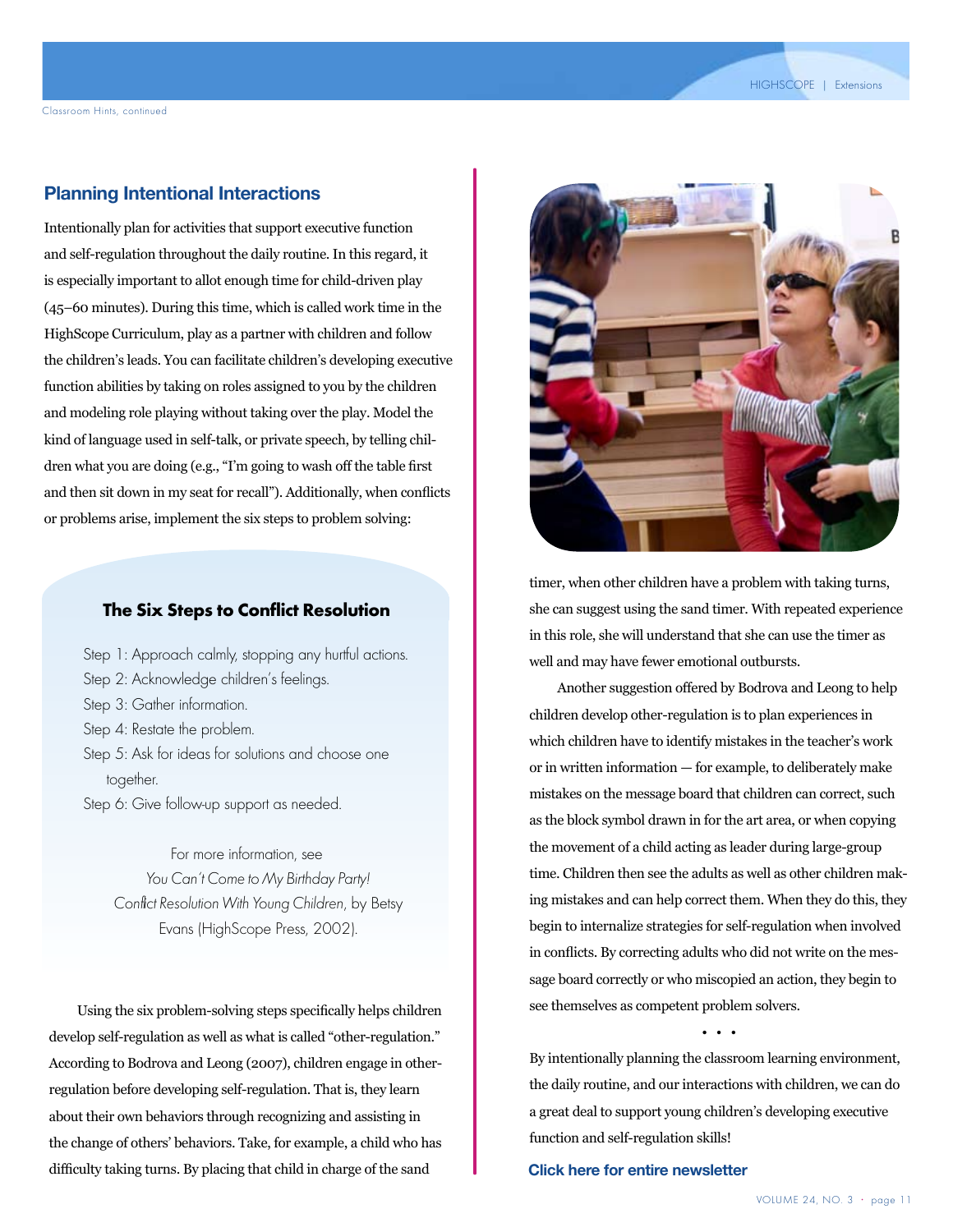### special education

## <span id="page-11-0"></span>Play — An Intentional Intervention!

By Terri Mitchell, HIGHSCOPE FIELD CONSULTANT AND Early Childhood Administrator, Canyons School District, Sandy, Utah

*At planning time, Alyia points to the picture of the sand and water table. Today in the table there is water and dish soap. Children have been washing a variety of materials such as plates, cars, and Legos. After Alyia points to the picture, her teacher comments, "Alyia, I see you pointing to the water table. You must want to wash today." Alyia looks at her teacher and moves over to the water table and finds an item to wash. She is fascinated by the bubbles created by the dish soap and picks some up in her hand and lets them fall back in the water. About seven minutes pass, and an adult comes over to tell Alyia that she needs to come work with her but that Alyia can come back in a few minutes. Alyia resists moving away from the activity she has just chosen but reluctantly complies as the adult negotiates with her. After several minutes of working together, the adult continues to insist that Alyia stay, even though Alyia tries to indicate she is "finished." After about 15 minutes Alyia is released to go back to her choice of activities. Alyia does not return to the water table but moves about the room, searching for someone or something to engage with.*

Whether it is playing in the block area with the plastic airplanes or dressing the baby dolls, young children with disabilities can often have difficulty maintaining engagement in play scenarios because teachers and programs do not fully support uninterrupted free-play time. In this article, we will look at why this is so and how adults can support children's free play.

Both HighScope and the National Association for the Education of Young Children (NAEYC) recommend that children have at least one hour of free play in a half-day session. Children with special needs receive the same benefit — if not more — from this uninterrupted time to engage with materials and people of their choice.

Most early childhood classrooms that are inclusive or are designed for children with special needs proclaim that play is central to their program. Yet, in my experience, play time (work time in the HighScope Curriculum) is often when adults pull children out of their play to work with them in a directive way or to work on IEP goals. I believe scenarios such as the one of the adult working with

Alyia happen because adults do not understand their role in play development and intervention and how IEP goals can be met within the context of children's play.

When children have a developmental delay or a disability, we provide interventions to close the gap, regardless of the delay or disability. Considering a child's delay in language, social development, physical development, or cognitive



development, for example, doesn't it make sense that allowing the child more time to explore materials and people would help close the gap? The research does, in fact, support this strategy. It is also important to remember that adult support to the child is key.

For instance, if a child is delayed in his or her social development, we would provide opportunities for the child to practice interacting with peers, and we would do so through the support we give the child within the context of the experience. So, for example, if Tomas is reluctant to join a group of other children, we might imitate what he does as he plays by himself a few feet away from the group and then model how he might join in with the others. But when we pull children away from natural opportunities to practice interacting with peers and receive adult support in that context, we tend to send a message that their choices and interests are not important.

As explained in the lead article, there is a growing body of evidence supporting the many connections between cognitive development and play initiated and sustained by children. Additionally, play supports the development of language and social-emotional regulation. So, as educators of young children with or without disabilities, we need to recognize children's ability to use play as an avenue to *learning and generalizing new skills or concepts*. Therefore, play with **adult scaffolding** — that is, supporting children at their current developmental level and introducing new materials and gentle challenges as children are ready — is an intentional intervention. The support the adult gives to Tomas, above, is an example of this approach.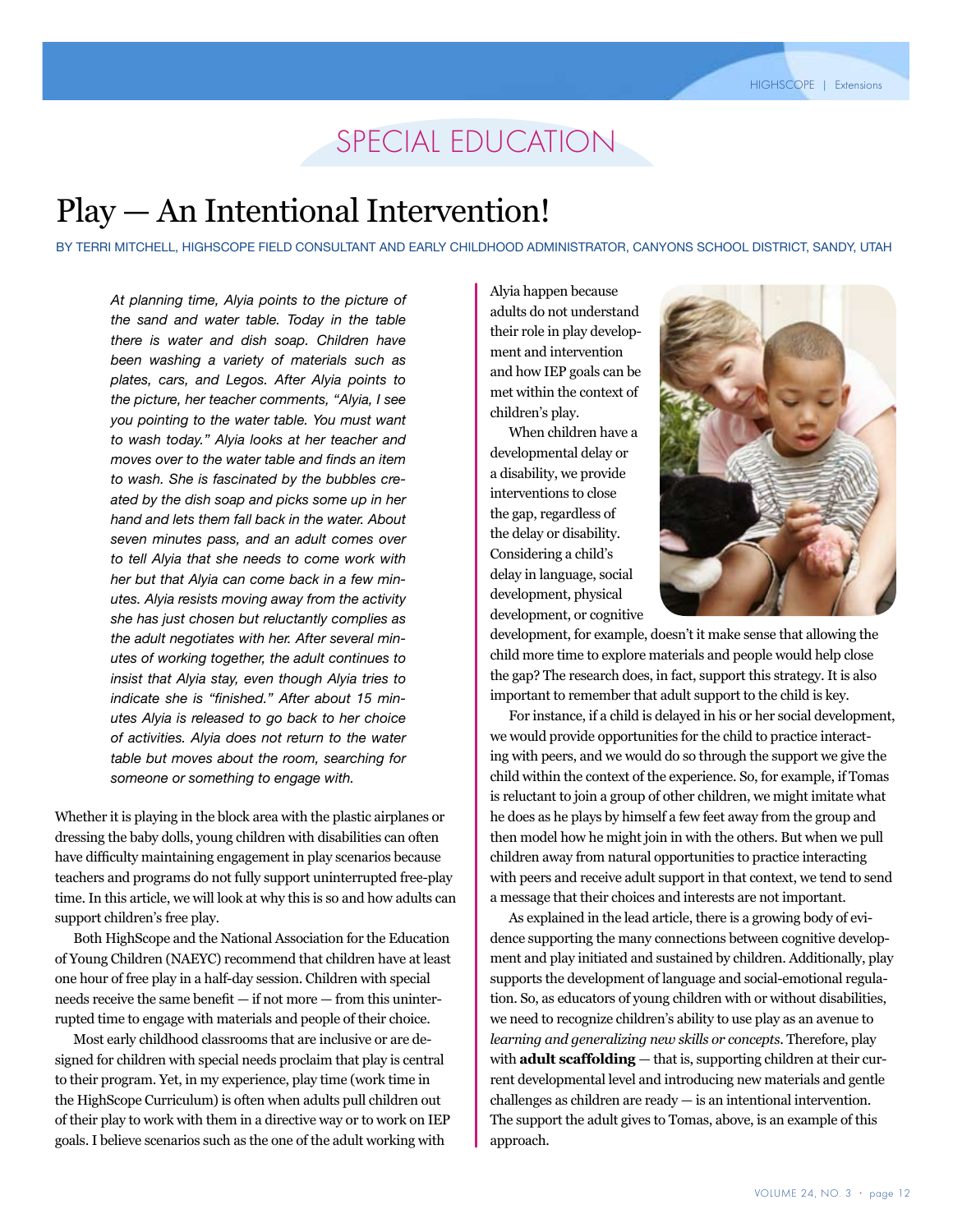When children are allowed to make choices and follow through on their choices, with adult scaffolding children are much more likely to maintain a topic in conversational turn taking; use and pretend with materials; and initiate or invite others into their space. Choice promotes self-confidence and self-control and leads to more focus, concentration, and play. However, when adults pull children aside to directively teach them — for example, about vocabulary, shapes, or counting — they send the message that the adult's agenda to complete a specific task is more important than the child's choice. We can avoid sending this message by providing time, allowing for choice, and engaging with children using appropriate interaction strategies. That is, we can scaffold children's learning in the context of their chosen play rather than taking them away from their free-play activities.

### **Scaffolding in the Context of a Child's Chosen Play**

The sample work-time scenario with Nathan (a teacher) and Hayden, below, illustrates how supportive interaction strategies in the context of children's play create conditions for successful interventions with young children.

> *Nathan and Hayden are in the block area. Hayden, who uses only a few words, typically moves from area to area with little intention to play and with low engagement with materials. Nathan notices as Hayden picks up a small plastic airplane and begins to move it around in the air. Nathan chooses to move a bit closer and picks up another nearby plastic airplane. Nathan begins making airplane noises. Hayden pauses the movement of his plane. Nathan states, "Plane flying!" Hayden begins to move his plane again. "Plane up…plane down," says*

*Nathan as he flies his plane closer to Hayden's space. Hayden smiles and begins to imitate the up-and-down motion with Nathan, who says, "My plane is going to land… (making plane sounds) down, down, down…stop." Hayden stops to watch, then runs off to another area.*

*In this intervention scenario, Nathan scaffolds Hayden's learning in the context of Hayden's play by imitating Hayden and then expanding on Hayden's play (by making plane sounds), and finally commenting on his own actions. This drew Hayden, even for a short while, into a beginning play scenario. This intentional intervention was specifically designed to support Hayden's IEP goals of language development, initiative, and time on task. The anecdotal notes that Nathan might now write could include the amount of time Hayden engaged with Nathan and/or any language, sounds, or gestures Hayden used. In the next intentional intervention, Nathan may choose to comment on Hayden's actions.*

Adults can support children's play by providing comments that assist children in maintaining focus on the play, as Nathan did in the scenario above. Adults make the comments, but they do so without the expectation of a response from the child. The goal of this type of intervention is to simply support the child in maintaining focus and expanding upon his or her play, not to direct the play in any particular way.

Interaction strategies such as commenting, imitating, expanding on children's play, and repeating and rephrasing what children say are all adult scaffolding strategies that help young children with disabilities progress. We can also use them as part of intentional interventions with young children as we validate children's interests.

• • •



Terri Mitchell is a HighScope field consultant and currently serves as the Early Childhood Administrator in Canyons School District in Sandy, Utah. Prior to joining Canyons, Terri was an educational specialist for the Utah Personnel Development Center, where she directed the training initiatives for early childhood special education classrooms across the state of Utah. Terri is a certified teacher in special education and early childhood special education. She has contributed her experience with instructional coaching, assessment, and systems change to the development of several high-quality early childhood programs.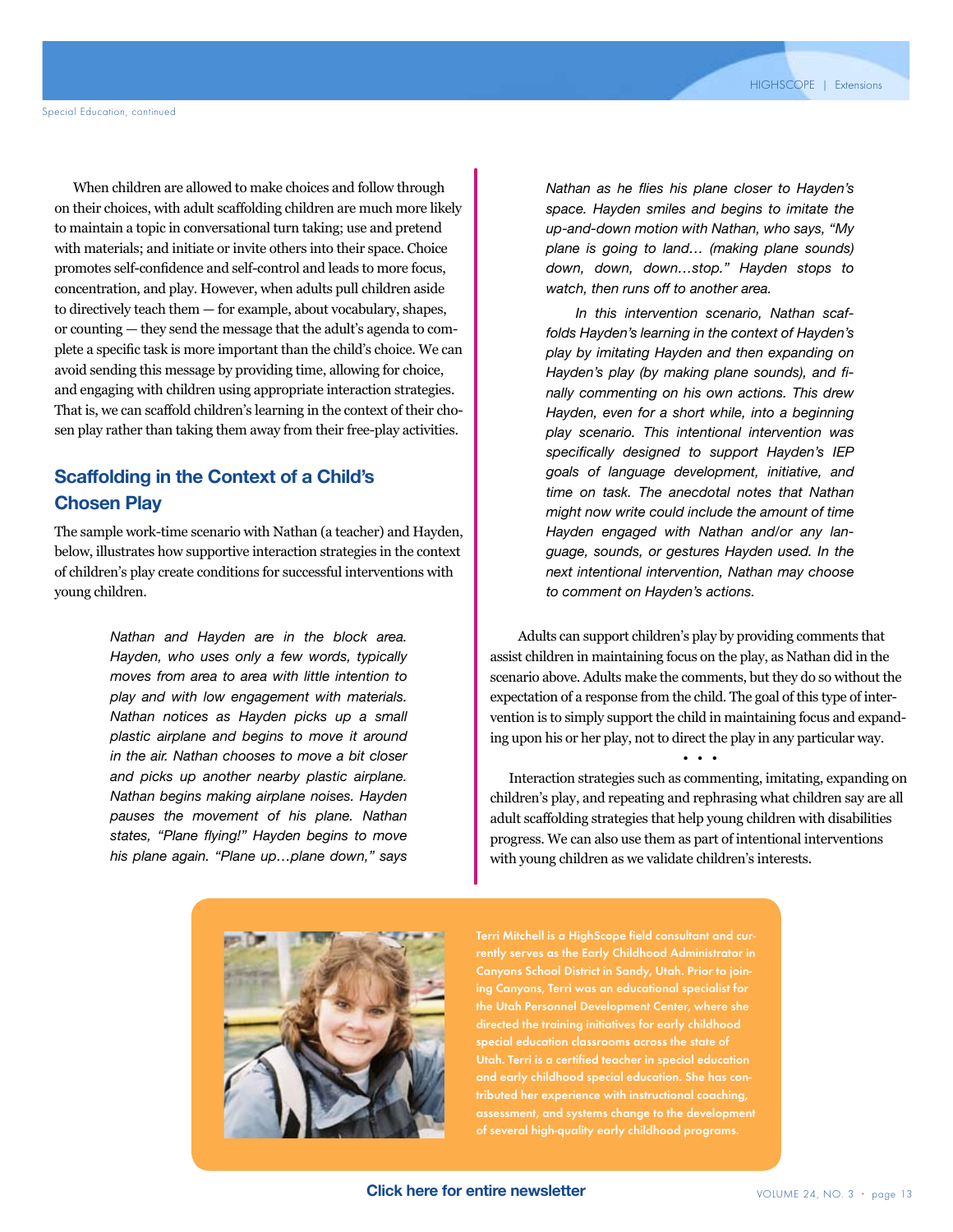## Trainer-to-Trainer

## <span id="page-13-0"></span>Supporting Executive Function in Children's Play

By SHANNON LOCKHART

This two-hour workshop is designed to inform teachers about what executive function is and how they can support it through children's play. The objectives of this workshop are to enable practitioners to (1) discuss the importance of play in children's development; (2) define executive function; and (3) identify intentional strategies to assist in the development of executive function in the classroom.

*What You'll Need:* Chart paper (Opening Activity and Central Ideas and Practice); handout made from the sidebar in the feature article titled "Child-Driven Play" (Central Ideas and Practice); pictures of children at play (Central Ideas and Practice); definition of executive function and the five components from the feature article (Central Ideas and Practice); Initiative and Social Relations Key Experience DVD — segment on power belts or footage of children involved in pretend play or complex play and/or solving problems in play (Central Ideas and Practice); executive function card game (make by listing each of the five components of executive function on a separate colored card, and make a set for each table; (Central Ideas and Practice); support strategies from this issue's "Classroom Hints" article (Central Ideas and Practice).

### **Opening Activity**

#### **Favorite Activity**

(15–20 minutes)

- 1.Have participants individually think about a favorite activity or something they love to do and then share it with others at their table while discussing the following questions:
	- Why is this your favorite activity?
	- What are some skills you learn from this activity?
	- How does this activity support your knowledge, development, or other aspects of your life?
- 2. After about 10 minutes, discuss participant answers as a whole group. What will emerge from the discussion is that the activities people tend to love the most are those they choose to do, feel confident doing, and are intrinsically motivated to engage in. When they are the ones making choices and decisions about their time and the activity, then they tend to be more engaged, they learn new skills or hone existing skills, and they want to repeat the activity — which in turn helps them become more confident and successful. These are activities they find fun and interesting. On chart paper, list the five factors of intrinsic motivation: **enjoyment, interest, sense of control, probability of success,** and **feelings of competence and self-confidence** (High-

Scope Educational Research Foundation, 2010). Emphasize that play is what children do best!

#### **Central Ideas and Practice**

#### **What Is So Important About Play?**

(15–20 minutes)

- 3. Have participants form small groups. Pass out pictures of children at play to each group. As participants look through the pictures, ask groups to discuss why play is important to children's development. Create a master list by recording their answers on chart paper.
- 4. Compare the list created in step 3 to the main points and sidebar from the lead article. Be sure to emphasize that play is simply about having fun! Summarize by explaining that play is vital to children's learning and that it is key to the development of executive function.

#### **What Is Executive Function?** (40 minutes)

- 5. Define executive function using the definition in the feature article. Explain that executive function encompasses key cognitive skills that children need for success later in school, and that even very young children can begin developing these skills. Mention that the more that we as teachers know about executive function, the more effective we can be in helping children develop these skills.
- 6. Discuss the five components of executive function as presented in the feature article. Use the example of Gabrielle's play from that article or use examples from your own experiences with children.
- 7. Show the Initiative and Social Relations Key Experience DVD segment on power belts and ask participants to look for the five components of executive function as children are playing and problem solving. Discuss responses as a whole group.
- 8. Pass out the executive function card game sets to each group and have group members spread the five component cards out across their tables. Then, using the pictures of children at play, have the participants place the pictures under the component that best describes what children are doing and learning. Have them discuss why they chose that component. (*Note:* The play depicted in the pictures may illustrate more than one component, but have participants just choose one). Once all groups have completed the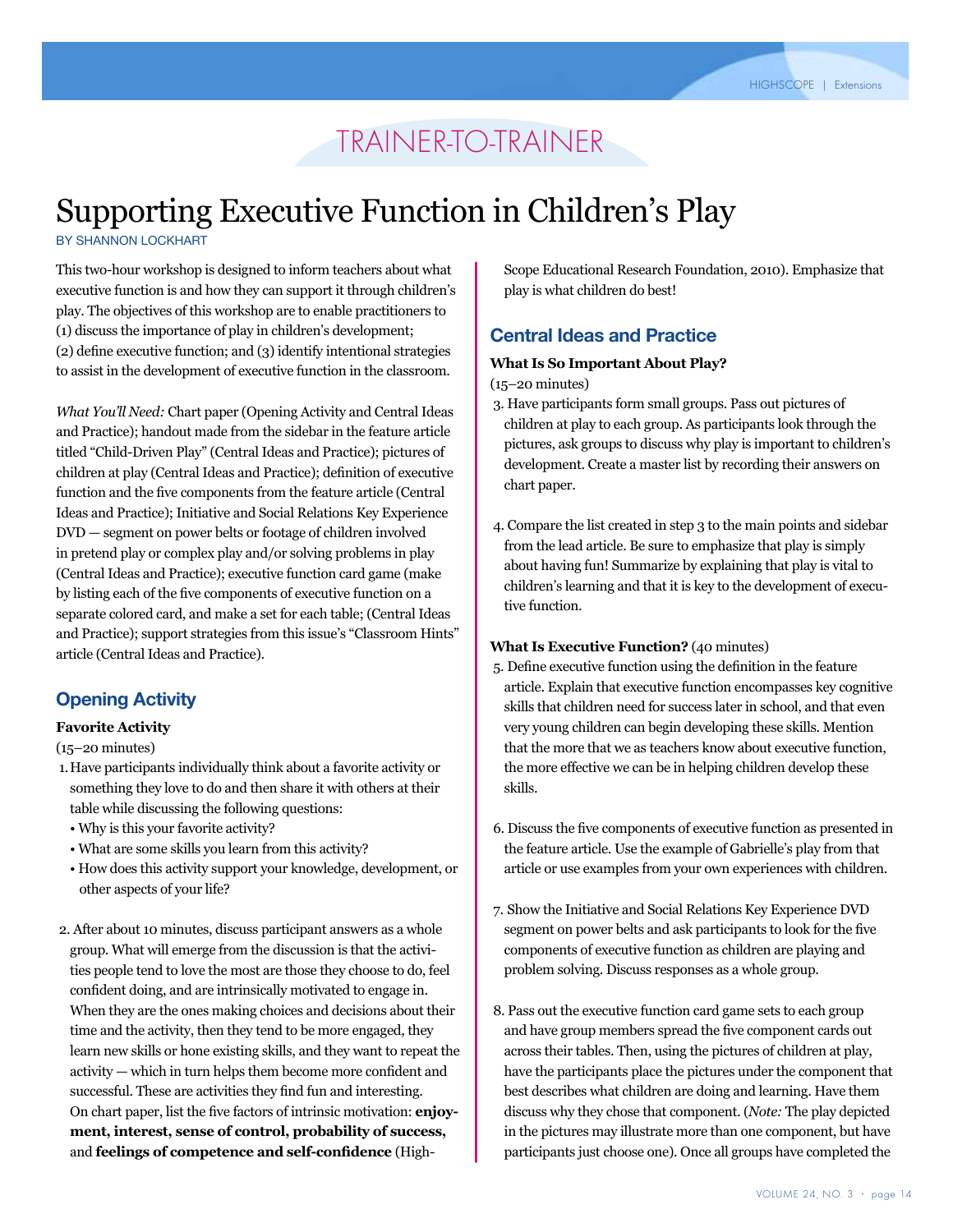matching, have group members choose one picture and explain the component to the whole group.

#### **How Do We support Executive Function?**

(25 minutes)

- 9. Divide participants into three groups. Assign each group one of the following topics:
	- Environment support
	- Daily routine support
	- Interaction support

Ask groups to come up with ideas that would support children's development of executive function according to their topic.

10. Once groups have finished, have each group present its group members' ideas. Compare their lists with the main points presented in this issue's Classroom Hints article, discussing any strategies that were not covered.

### **Application Activity**

(10 minutes)

11. Together with the others in their group, have group members list some strategies that will support the development of executive function with the children in their own program.

#### **Implementation Plan**

#### (5 minutes)

12. Have individual participants use the list from the application activity to develop a plan of action for implementing these strategies in their classroom.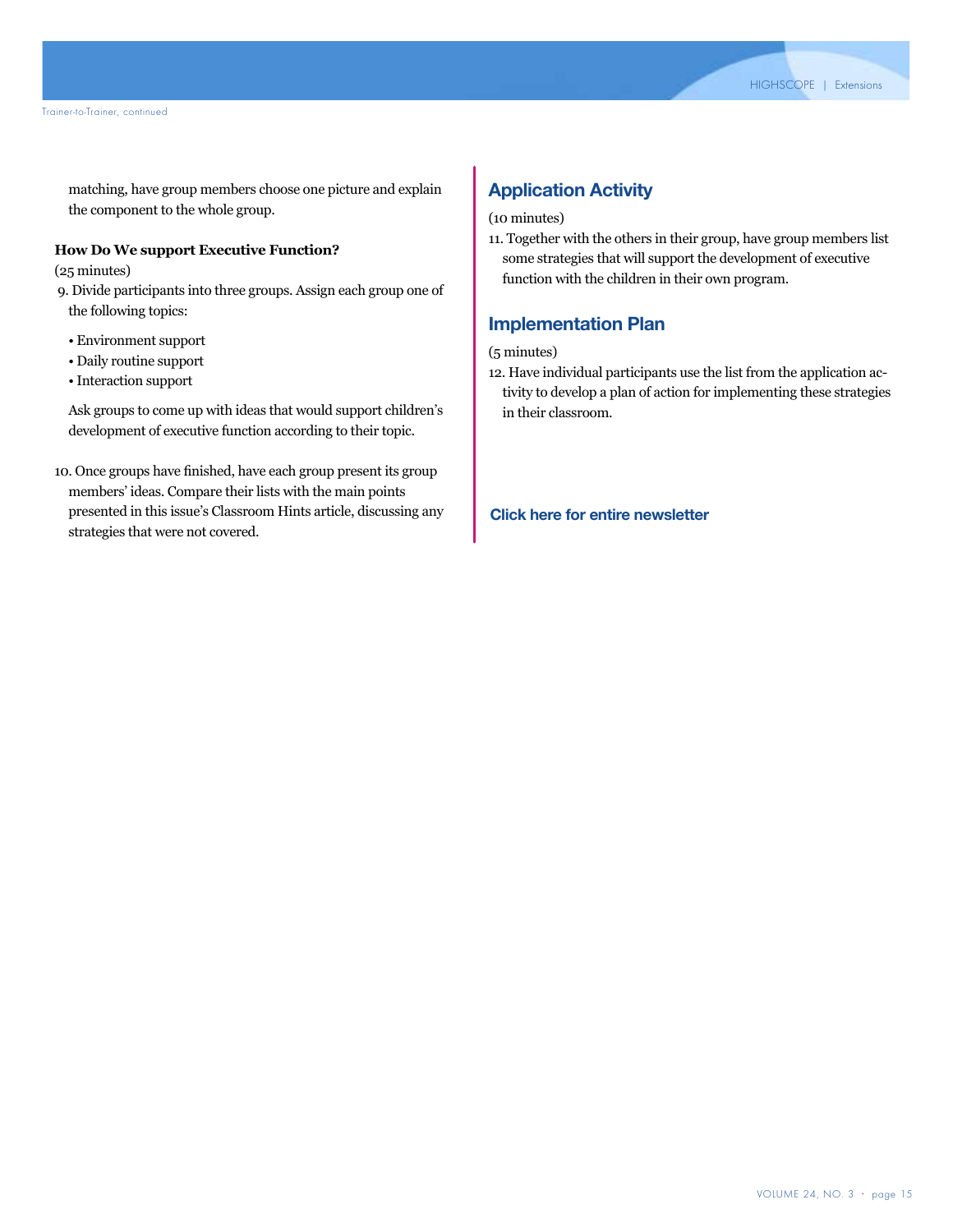# <span id="page-15-0"></span>NEWS BRIFFS ASK US

#### **Introducing a new scoring level for the OnlineCOR!**

We are very excited to announce that a new scoring level for our OnlineCOR, preschool version, is now available. Based on research that we have been conducting during the last year, as well as in response to customer feedback, we will have a *Level O* option available for OnlineCOR, preschool version, in addition to the existing Levels 1–5. This feature has been research-validated and will be especially helpful when assessing children who have not yet met Level 1, and for children with special needs. For more detailed information about this new *Level O*, and the research supporting it, [please click here.](https://app.e2ma.net/app/view:CampaignPublic/id:17220.8665005084/rid:c7cd13cb07a223038d6f45cc761784e0)

#### **Need a jump-start on your plans for large- or smallgroup times this fall? HighScope's Ideas From the Field can help!**

Ideas From the Field is a place where real teachers share their favorite activities for large- and small-group times. We choose the most innovative plans teachers send us and then post them in an easy-to-follow format on HighScope's Forums so that you can quickly go from looking at an activity online to adapting it for your classroom. Ideas From the Field is updated on a regular basis, so be sure to check back often to see a fresh idea for a teachertested activity that you can use in your classroom [\(see our latest](http://www.highscope.org/Content.asp?ContentId=412)  [Ideas From the Field now\)](http://www.highscope.org/Content.asp?ContentId=412)

#### **Save the date! 2011 HighScope International Conference**

Plan to join us in Ypsilanti, Michigan, May 4–6, 2011, for this popular annual event! Watch our Web site for details at [highscope.org a](http://www.highscope.org/Content.asp?ContentId=153)s more information becomes available.

#### **[Click here for entire newsletter](http://www.highscope.org/file/NewsandInformation/Extensions/Ext_Vol24No3_lowresFinal3.pdf)**

#### by SHANNON LOCKHART, M.A.

**A child in my classroom is having a difficult time following through with routines. He tends to wander or run around at recall or snacktime and does not follow through with what he is supposed to be doing. This is very frustrating to the teachers and disruptive to the class. Do you have any suggestions on how to help him?** 

— A Preschool Teacher

The first suggestion is to make sure that you are following a consistent daily routine and that the child knows all about the routine. One way to make the routine concrete for this child is to display it pictorially on the wall, so he can see and refer to the daily routine segments throughout the day. Another

way would be to get pictures of this child during each part of the day and put them in a small photo album that he can look at in the classroom and with his parents at home. This will help build the child's memory of what takes place first, second, third, etc., and how he is involved in each part of the day.

The second suggestion is to make sure that you are incorporating active learning. Take a



look at your routine and determine what parts of the day the child is having the most difficulty with. Then determine if all the ingredients of active learning are present (materials, manipulation, choice, child language and thought, and adult scaffolding). If he is not being allowed to make choices, this can lead to his not wanting to participate because his interests are not being challenged. For example, if he never participates in large-group time, which is active and engaging, you could give him two